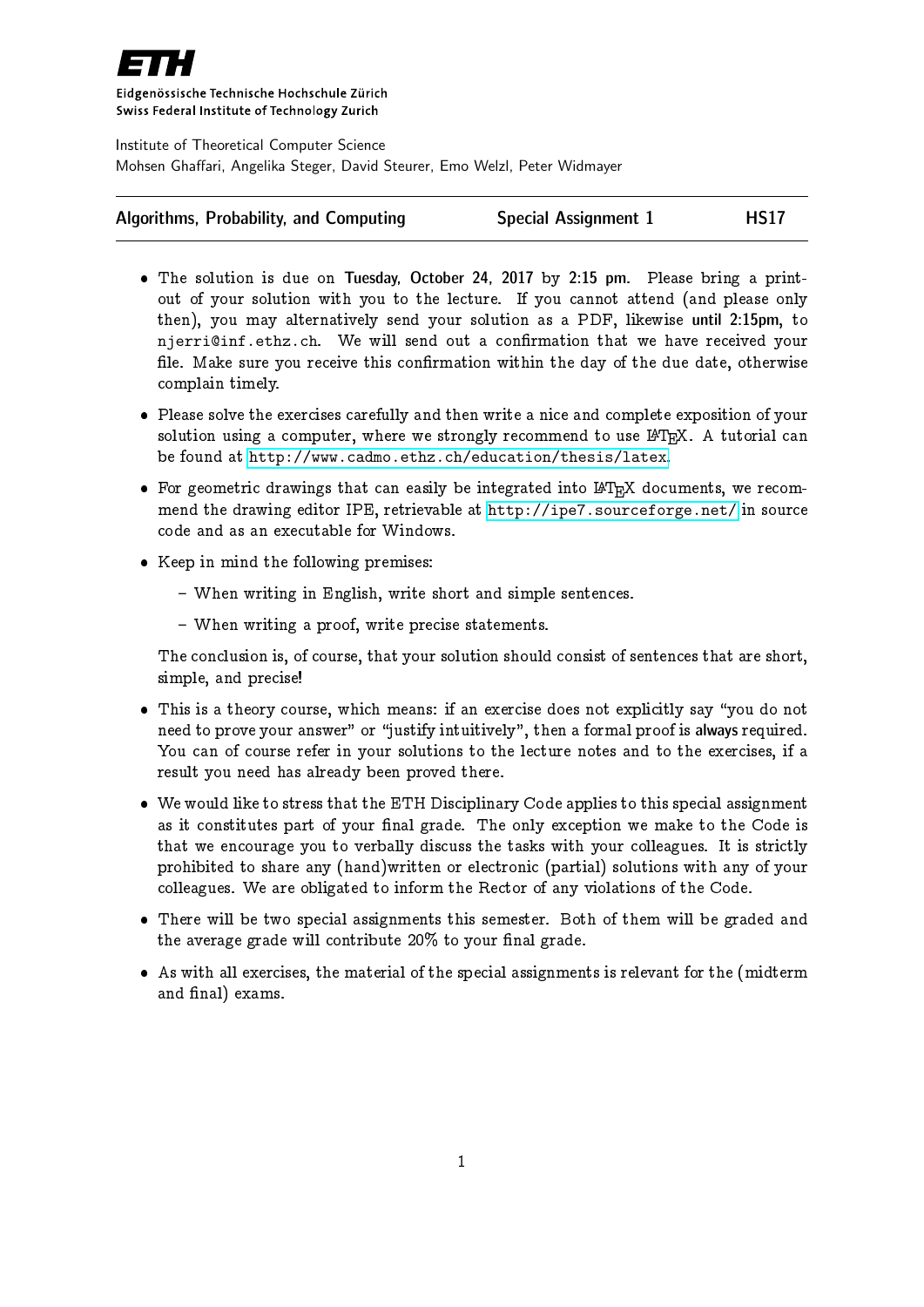## Exercise 1 20 points From ancestors to parents

We have investigated in the lecture the ancestor relationship of nodes in a random search tree over n keys. Recall that for  $\mathrm{i},\mathrm{j} \in [\mathrm{n}]$  we defined the indicator variable  $\mathrm{A}^\mathrm{j}_\mathrm{i}$  $\frac{1}{i}$  as the indicator for the event that node j is an ancestor of node i. Similarly, let us define  $\rm P_i^j=\rm P_i^j$  $\mathfrak{p}_\mathfrak{i}^\mathfrak{g}(\mathfrak{n})$  as an indicator variable for the event that node j is a parent of node i in a random search tree with keys [n]. We consider that no node is a parent of itself implying that  $P_i^{\rm i}(n)=0$  for all  $i\in [n].$ 

- (a) By Lemma 1.5 from the lecture notes the expectation  $\mathsf{E}[\mathsf{A}_i^j]$  $\mathcal{C}_i^{\text{}}$  only depends on the difference  $|\mathfrak{i}-\mathfrak{j}|$ . In particular, the expectation is symmetric so that  $\mathsf{E}[\mathsf{A}^{\mathfrak{j}}_{\mathfrak{j}}]$  $\mathbf{E}[\mathsf{A}^{\text{i}}_{\text{j}}]$  and the expectation is independent of n. By considering small examples, show that these two properties fail for the expectation  $\mathsf{E}[P^i_j(n)]$ .
- (b) For every  $n\geq 3$  and every  $\mathfrak{i}\in[n]\setminus\{1,2\}$  compute the sum  $\sum_{k=\mathfrak{i}}^{n}\frac{1}{k(k-1)}$  $\frac{1}{k(k-1)(k-2)}$ HINT: Use the partial fraction decomposition (Partialbruchzerlegung).
- (c) For every  $n \in \mathbb{N}$  and for every  $i \in [n]$  compute the probability  $Q_{i,n} := Pr[P_i^1(n) = 1]$ .
- (d) For  $n > 2$  what is the expected child of node 1 given that node 1 has a child?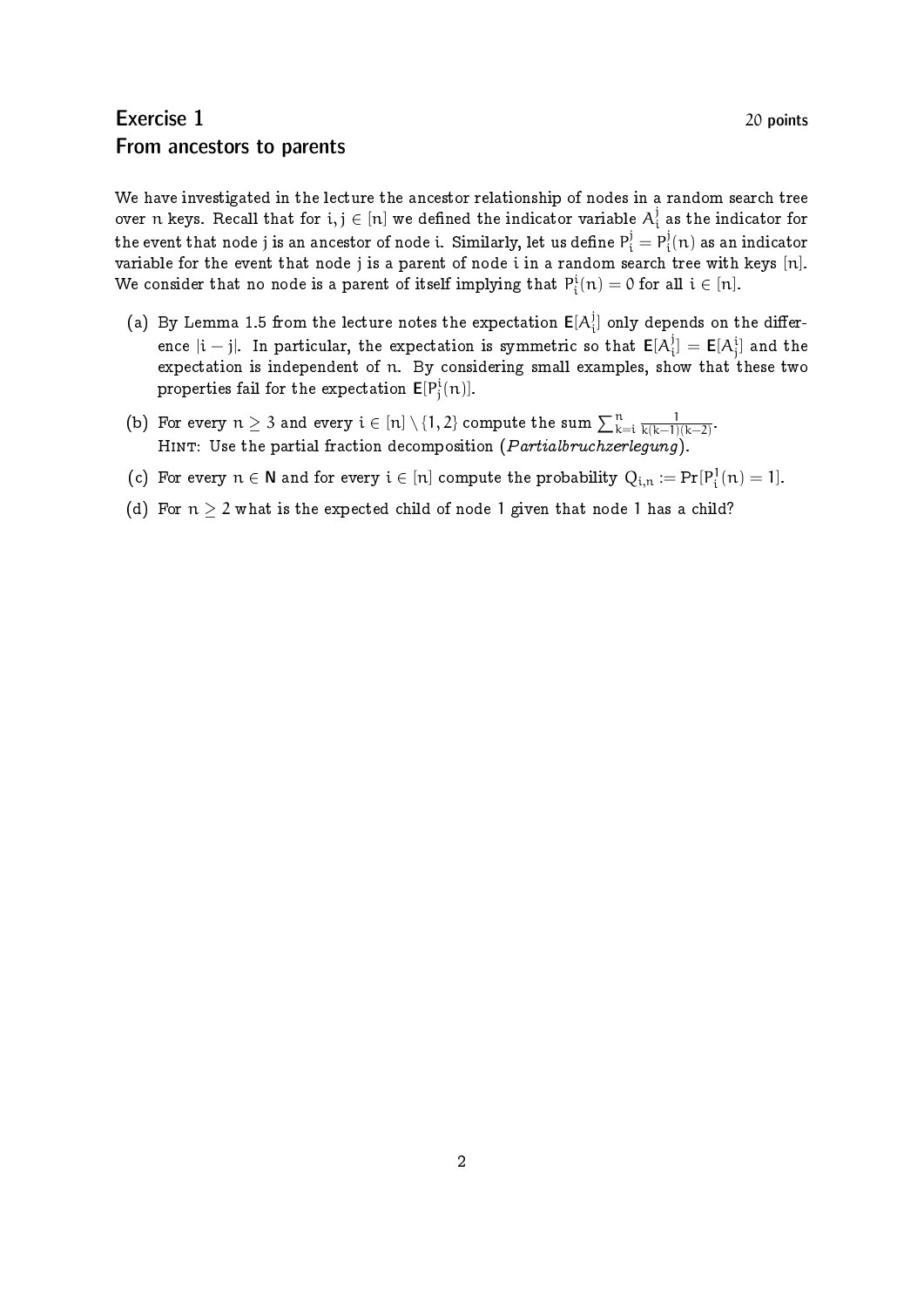## Exercise 2 20 points Sample and factor

The lack of efficient algorithms for factoring numbers is the basis of many cryptographic applications. We consider a variant of the general factoring problem which turns out to be polynomial time solvable: Given a natural number  $n \in N$  the task is to output a number  $r \in$ <sub>u.a.r.</sub> [n] along with the factorization of r into its prime factors. We assume that the input number n is encoded as usual in binary so that the *input size* is  $size(n) := \lfloor log(n + 1) \rfloor$ . Therefore polynomial runtime in this context is  $O(poly(log n))$ . We will use as a black box that the primality of a number  $n \in \mathbb{N}$  can be *decided* deterministically in time  $O(poly(log n))$ with the AKS primality test.<sup>[1](#page-2-0)</sup>

We define below an algorithm SAMPLEANDFACTOR that solves the sampling problem described above.

Input: A natural number  $n \in N$ . Output: A number  $r \in_{u,a,r} [n]$  and the factorization of r.  $S$ AMPLEAND $F$ ACTOR $(n)$ : 1. Let s<sub>1</sub>  $\in$ <sub>u.a.r.</sub> [n] and sample further numbers s<sub>i</sub>  $\in$ <sub>u.a.r.</sub> [s<sub>i-1</sub>] until reaching an index k for which  $s_k = 1$ . This defines a sequence of numbers  $(s_i)_{i=1}^k$ . 2. Use the AKS primality test on the  $\mathrm{s_i}$ 's (don't test repeated numbers twice) and let r be the product of all  $s_i's that are prime (an empty product is 1).$ 3. If  $r \leq n$ , then with probability  $\frac{r}{n}$  return r in its factored form. 4. Otherwise repeat from step 1.

When SAMPLEANDFACTOR returns, it clearly returns a number and its factorization. Your tasks are to show that it runs in expected polynomial time and that the output number r is uniformly distributed in  $[n]$ . We have divided these two tasks into subtasks and we start by showing uniformity of the output.

<span id="page-2-1"></span>(a) For the purpose of the analysis only let us define an alternative process for sampling a uniformly random number from [n]. For  $i = 1, ..., n$  let  $c_i$  be a random variable, a coin, which has the distribution

> $c_i :=$  $\int$ H with probability  $\frac{1}{i}$ , and T with probability  $1-\frac{1}{3}$ i

where H denotes "heads" and T denotes "tails". Now toss the coins in the order  $c_n, c_{n-1}, \ldots$  according to their distributions until reaching the first index j so that  $c_i = H$ . Prove that for any  $i \in \{1, ..., n\}$  it holds that  $Pr[j = i] = \frac{1}{n}$ .

(b) For every prime  $p~\leq~n$  fix a nonnegative integer  $\alpha_p~\in~\mathsf{N}_0$  and define  $\mathsf{t}~:=~\prod_{p\leq n} \mathsf{p}^{\alpha_p}$ where the product is over all primes at most n. Consider one iteration of the steps 1-3 of SAMPLEANDFACTOR(n). Show that at the end of step 2 it holds that  $\text{Pr}[\text{r}=\text{t}]=\frac{M_\text{n}}{\text{t}}$ where  $\mathsf{M}_\mathfrak{n} \coloneqq \prod_{\mathfrak{p} \leq \mathfrak{n}} (1 - \frac{1}{\mathfrak{p}})$  $\frac{1}{p}$ ). You may find it useful to interpret the random process in  $\mathop{\rm step}\nolimits$  1 via the coins defined in part [\(a\).](#page-2-1)

<span id="page-2-0"></span><sup>&</sup>lt;sup>1</sup> Agrawal, Manindra, Neeraj Kayal, and Nitin Saxena. "PRIMES is in P." Annals of mathematics (2004): 781-793.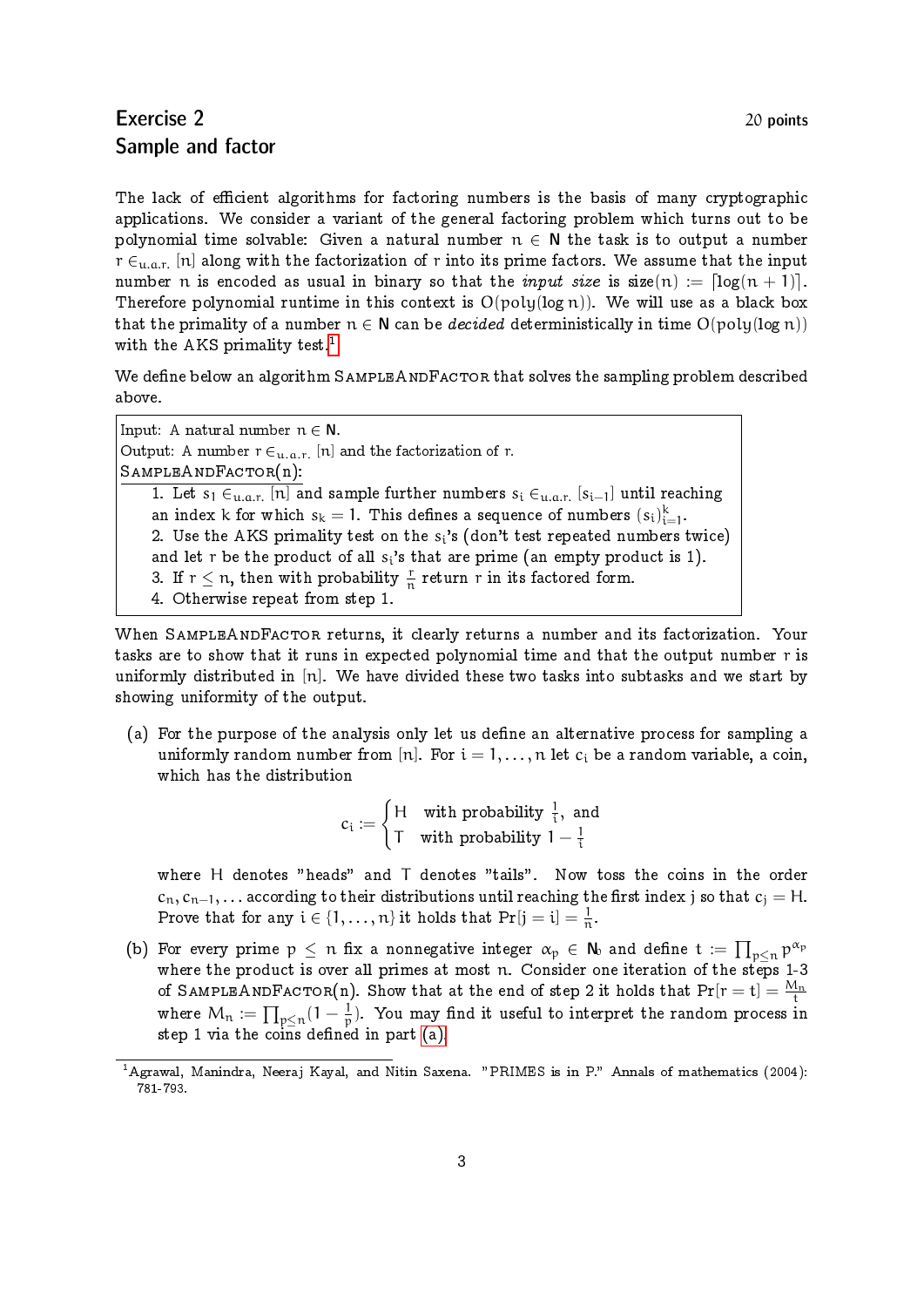(c) Show that if SAMPLEANDFACTOR(n) returns a number r, then the number is uniformly distributed in  $[n]$ . What is the probability that we return a number in one fixed iteration through the steps 1-3 in SAMPLEANDFACTOR(n) as a function of  $M_n$ ?

We now turn our attention to showing that the runtime of the algorithm is polynomial in expectation. For doing that we will show that the expected number of primality tests over one run of SAMPLEANDFACTOR $(n)$  is polynomial in the input size.

- (d) For  $i \in [n], \ell \in N$  let  $X_{i,\ell}$  be an indicator variable for the event "number i is tested for primality in the  $\ell'$ th iteration through the steps 1-3 of SAMPLEANDFACTOR(n)". Express the expected number of primality tests during the course of the algorithm in terms of the indicator variables  $X_{i,\ell}$ .
- (e) What is the expected number of primality tests over one run of SAMPLEANDFACTOR(n)? You can use without a proof that  $\bm{\mathcal{M}}_\text{n} = \Theta(\frac{1}{\log n})$  $\frac{1}{\log n}$ ) which is known as Merten's theorem.